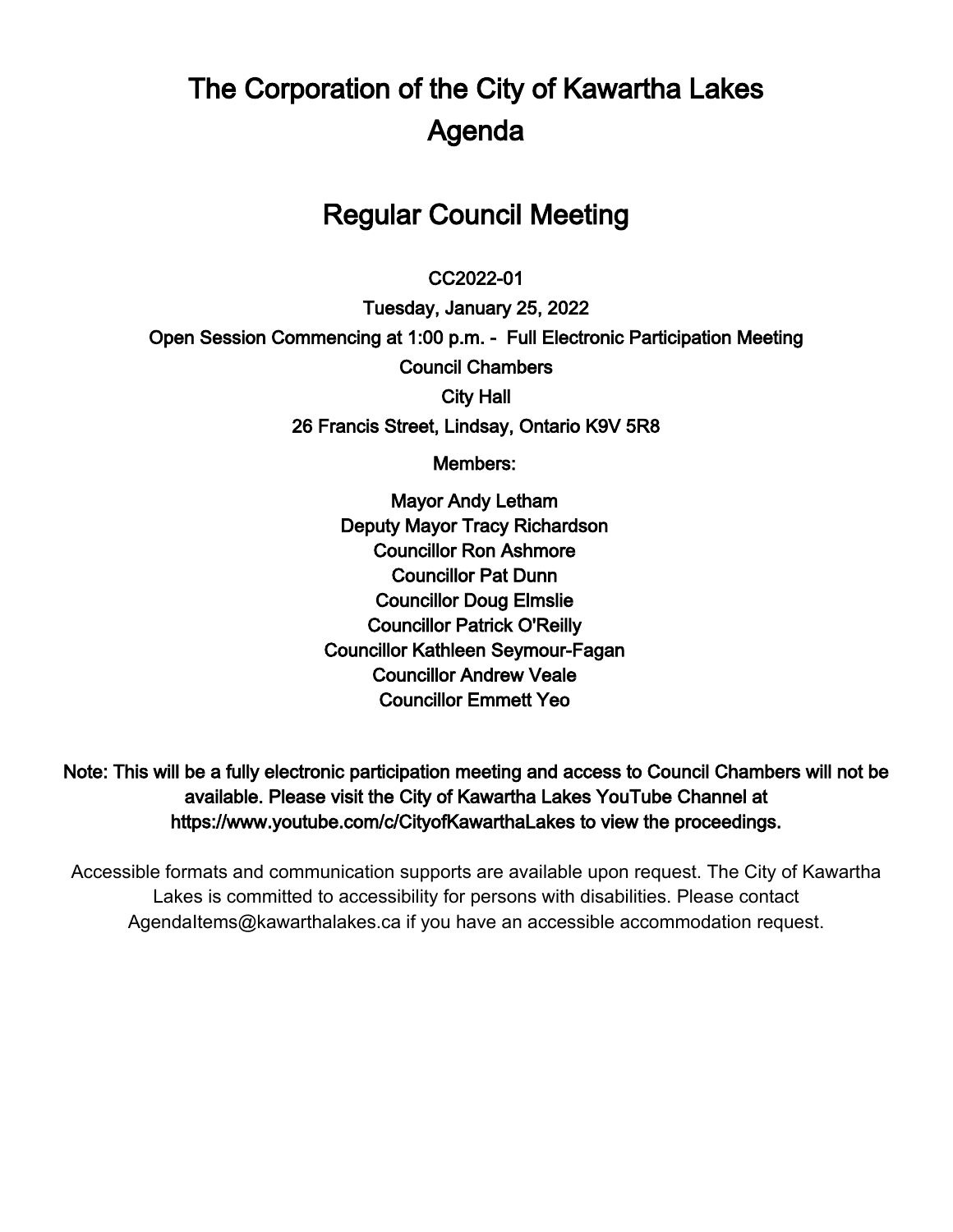- 1. Call to Order
- 2. Opening Ceremonies
- 2.1. O Canada
- 2.2. Moment of Silent Reflection
- 2.3. Adoption of Open Session Agenda
- 3. Disclosure of Pecuniary Interest
- 4. Notices and Information by Members of Council and Staff
- 4.1. Council
- 4.2. Staff
- 5. Council Minutes 22 56

# Special Council Meeting, December 14, 2021 Regular Council Meeting, December 14, 2021

That the Minutes of the December 14, 2021 Special Council Meeting and the December 14, 2021 Regular Council Meeting, be received and adopted.

- 6. Deputations
- 7. Correspondence
- 7.1. CC2022-01.7.1 57 66

# Correspondence Regarding Call to Action - Joint and Several Liability Association of Municipalities of Ontario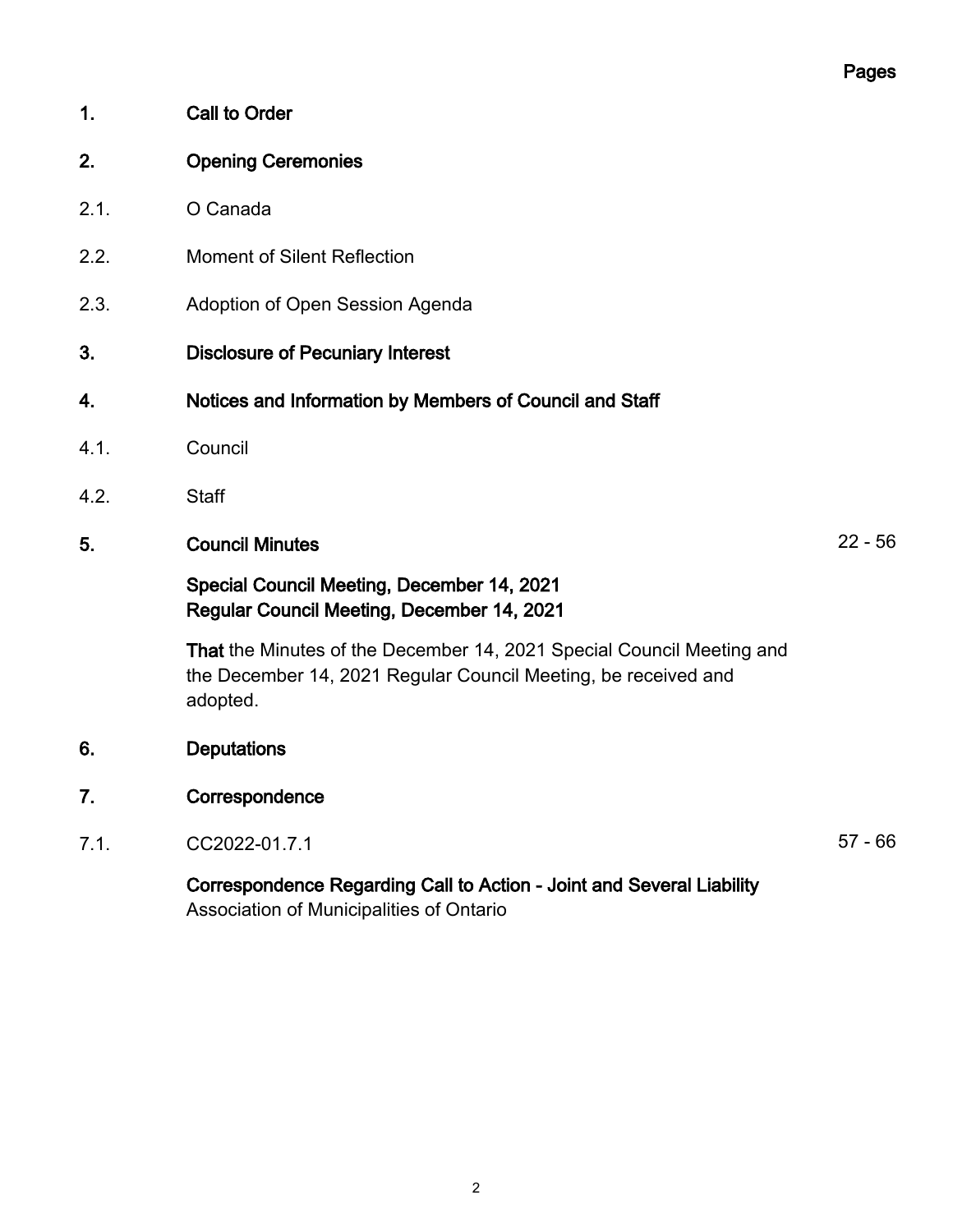That the correspondence from the Association of Municipalities of Ontario (AMO), regarding a Policy Update – New Year Calls to Action and other issues of municipal concern dated January 5, 2022, be received;

That Council of the City of Kawartha lakes supports AMO's 7 recommendations contained in the AMO submission "Towards a Reasonable Balance – Addressing Growing Municipal Liability and Insurance Costs", to find a balance to the issues and challenges presented by joint and severable liability, including implementing full proportionate liability; a cap on economic loss awards and to re-establish the priority for provincial action; and

That this resolution be forwarded to the Attorney General, the Honourable Doug Downey, Minister of Municipal Affairs and Housing, the Honourable Steve Clark and the AMO President, Jamie McGarvey.

# 8. Presentations

# 9. Committee of the Whole

- 9.1. Correspondence Regarding Committee of the Whole Recommendations
- 9.2. Committee of the Whole Minutes 67 82

# Committee of the Whole Meeting, January 11, 2022

That the Minutes of the January 11, 2022 Committee of the Whole Meeting be received and the recommendations, included in Section 9.3 of the Agenda, be adopted.

- 9.3. Business Arising from Committee of the Whole Minutes
- 9.3.1. CW2022-002

That the deputation of John Devos, regarding a request for a pipe encroachment within Skyline Road, be received.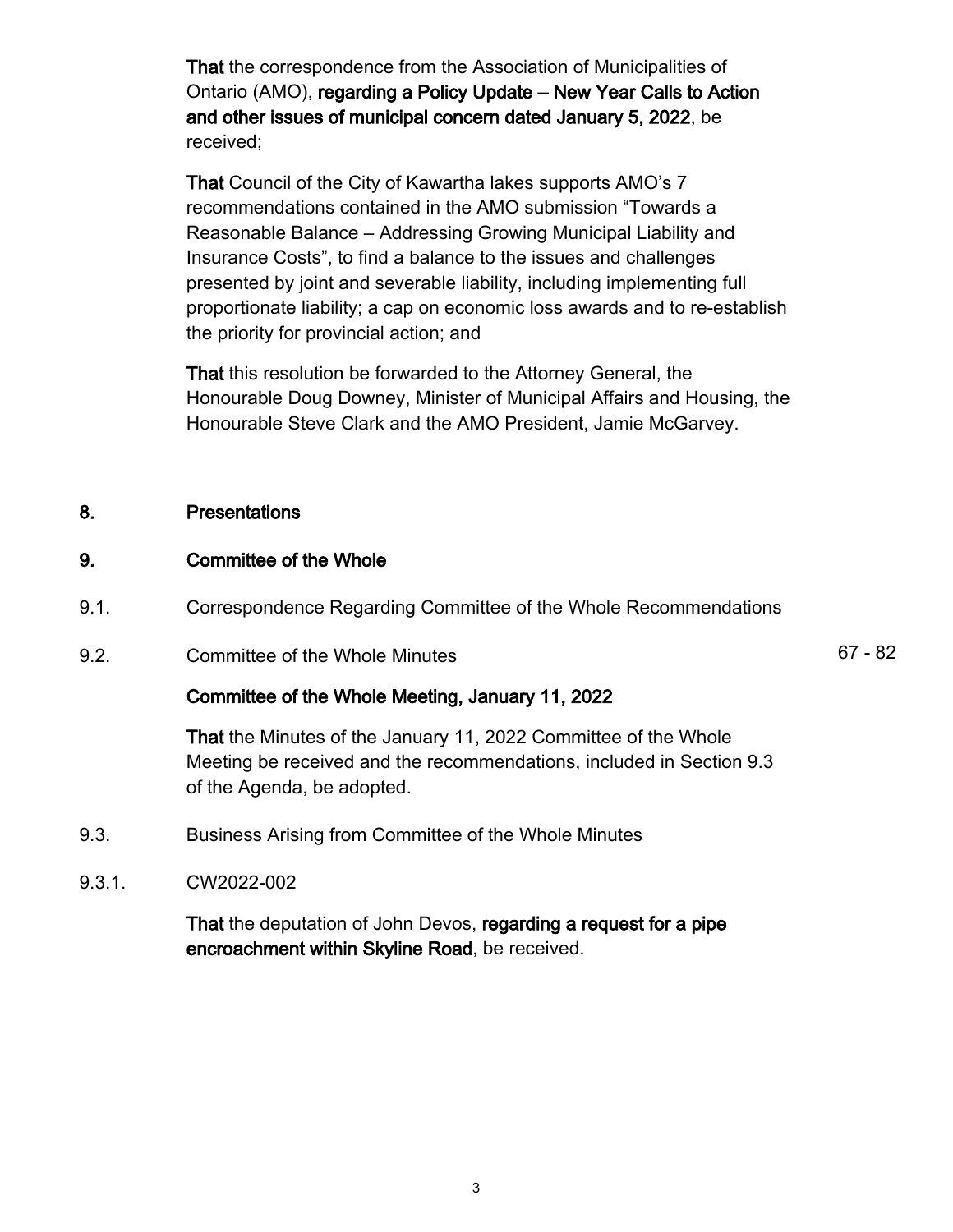#### 9.3.2. CW2022-003

# That Report RS2022-009, Request for License Agreement – Pipe Encroachment within Skyline Road, be received; and

That Staff be directed to enter into a License Agreement with the applicant to allow a pipe within Skyline Road (connecting 140 Skyline Road and 147 Skyline Road) to remain in its current location.

#### 9.3.3. CW2022-004

That the correspondence from Beth Hendry, Program Coordinator, Kawartha Lakes Food Source, regarding a request to waive the fee to load compost at the Lindsay-Ops Landfill, be received; and

That the fee to load compost at the Lindsay-Ops Landfill be waived for Kawartha Lakes Food Source on an ongoing basis.

# 9.3.4. CW2022-005

That the presentation by Donna Goodwin, Economic Development Officer - Arts and Culture, regarding the Film Production and Processes Feasibility Findings, be received.

#### 9.3.5. CW2022-006

That Report ED2022-002, Film Production and Processes Feasibility Findings, be received;

That Council endorse the findings of the Film Production and Process Study, attached as Appendix A, in principle and direct staff to work to develop a Film and Television Office in the Economic Development Division; and

That Council send a Letter of Support for the South Eastern Ontario Production Acceleration Fund to advocate for a Provincial Film Production Incentive Program for southeastern Ontario municipalities.

# 9.3.6. CW2022-007

That the presentation by Mark Mitchell, Chief, Kawartha Lakes Police Services, regarding the Community Safety and Well-Being Plan, be received.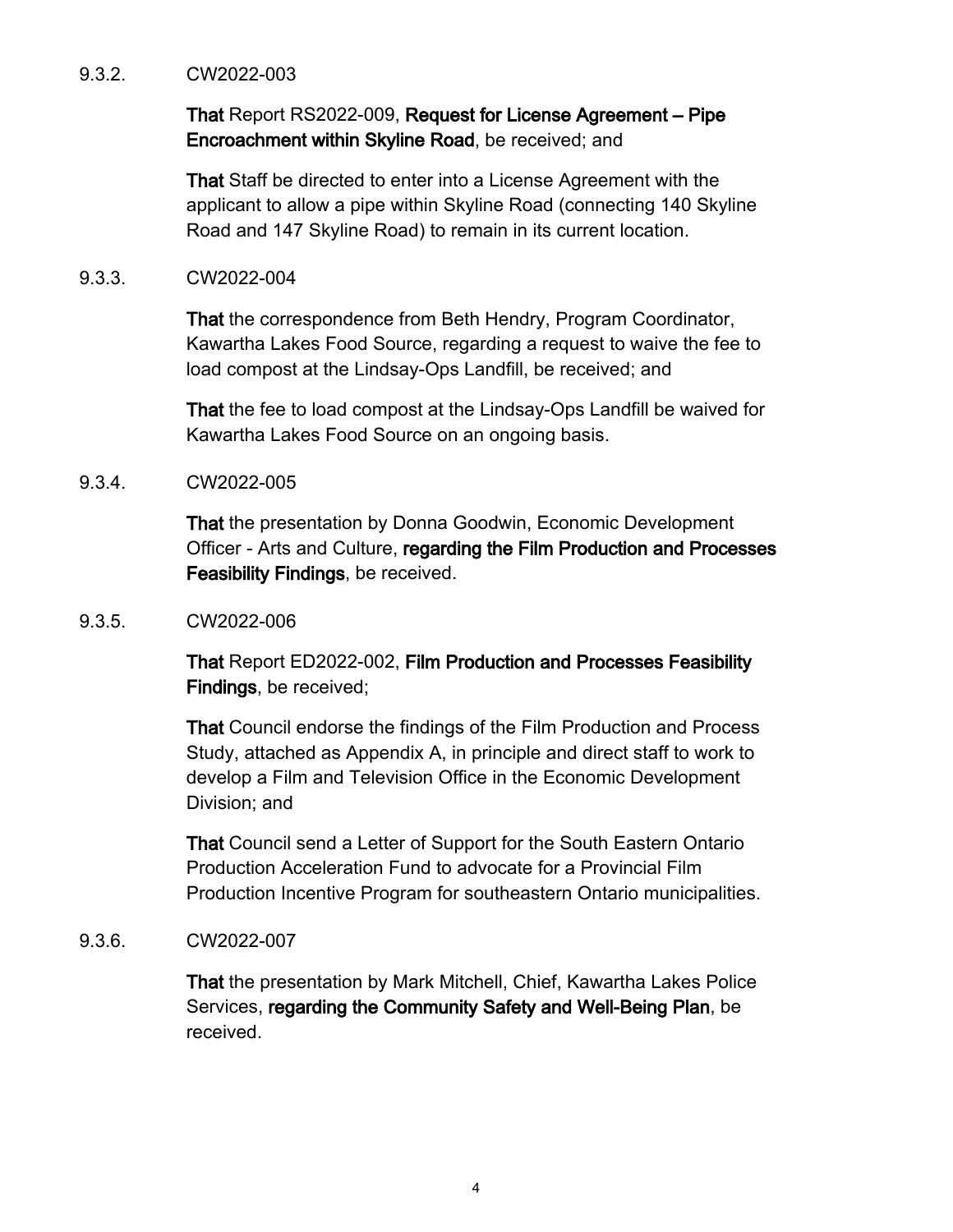#### 9.3.7. CW2022-008

That Report CAO2022-001, Community Safety and Well-Being Plan, be received;

That the Community Safety and Well-Being Plan, appended as Attachment A to Report CAO2022-001, be approved; and

That the Community Safety and Well-Being Plan Advisory Committee members be thanked for their contributions.

9.3.8. CW2022-009

That Report CLK2022-004, Code of Conduct and Ethics - Members of Council and Local Boards Policy Amendments to Schedules A and B, be received; and

That Council approves the recommended amendments to Schedules A and B of the Code of Conduct and Ethics - Members of Council and Local Boards Policy CP2020-001 attached as Appendix A to Report CKL2021-009, by removing the mandatory Affidavit requirement from the Investigation Protocols.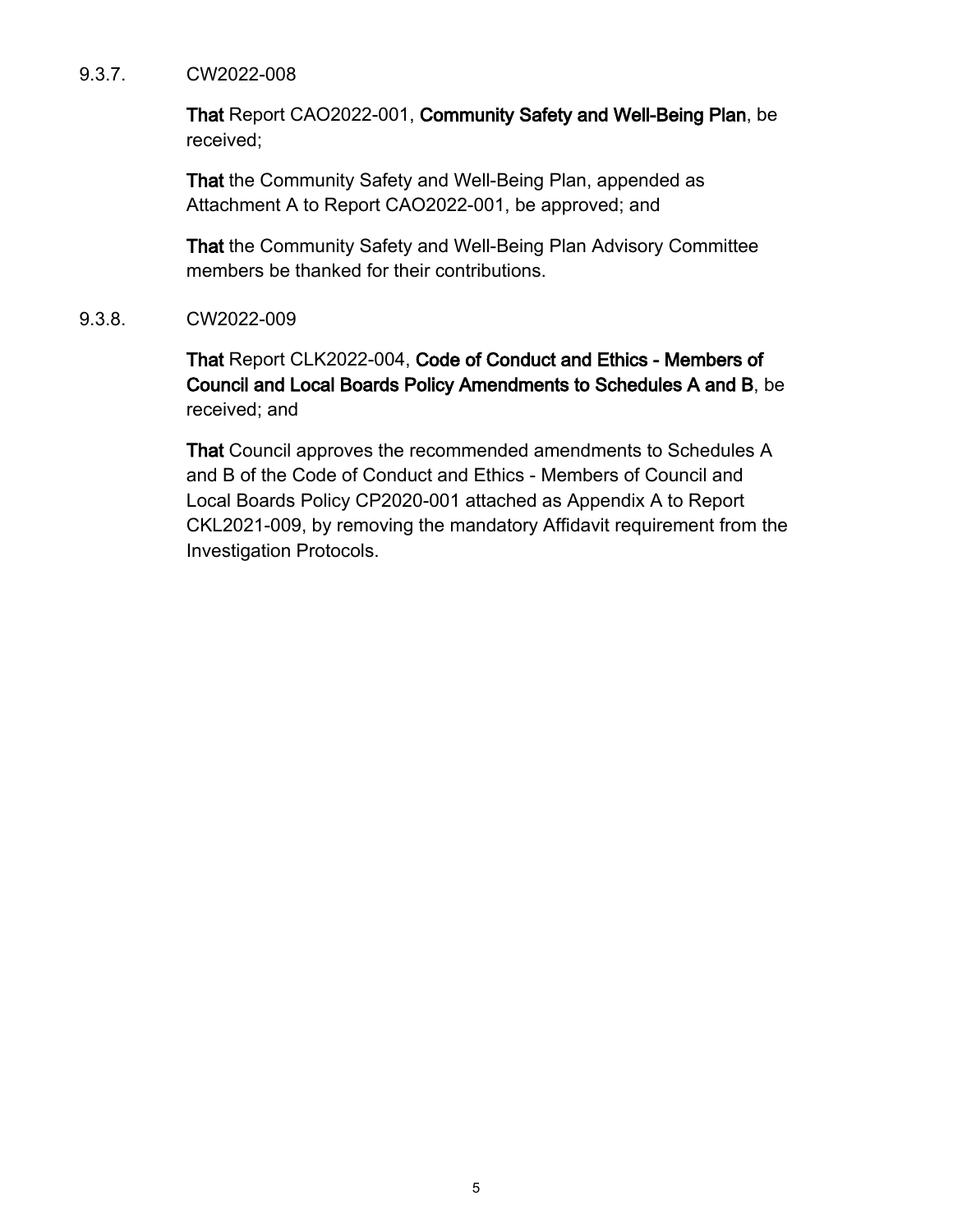# 9.3.9. CW2022-010

That Report RS2022-001, Proposed Surplus, Declaration, Closure and Sale of a Portion of Road Allowance Adjacent to 26 to 6 Aylmer Drive and 90 East Beehive Road, in the Geographic Village of Bobcaygeon, in The City of Kawartha Lakes, be received;

That subject property, being the unopened road allowance, legally described as Aylmer Drive on Plan 373, PIN 63126-0484, adjacent to 26, 28, 24, 20, 16, 14, 10, 8, 6 Aylmer Drive and 90 East Beehive Road, in the Geographic Village of Bobcaygeon, in The City of Kawartha Lakes, be declared surplus to municipal needs;

That the closure of the unopened road allowance and sale to each of the adjoining landowners be supported, in principle, in accordance with the provision of By-Law 2018-020, as amended, and the Municipal Act, 2001, and subject to the parties entering into a conditional Agreement of Purchase and Sale;

That Council set the value of the land at the minimum set price of \$15.00 per linear foot of unopened road allowance adjacent to a lake;

That Staff be directed to commence the process to stop up and close the said portion of the unopened road allowance;

That a By-Law (with any amendments deemed necessary) to close the road and authorize its disposition shall be passed if appropriate;

That a Deeming By-Law be passed contemporaneously with the disposition By-Law; and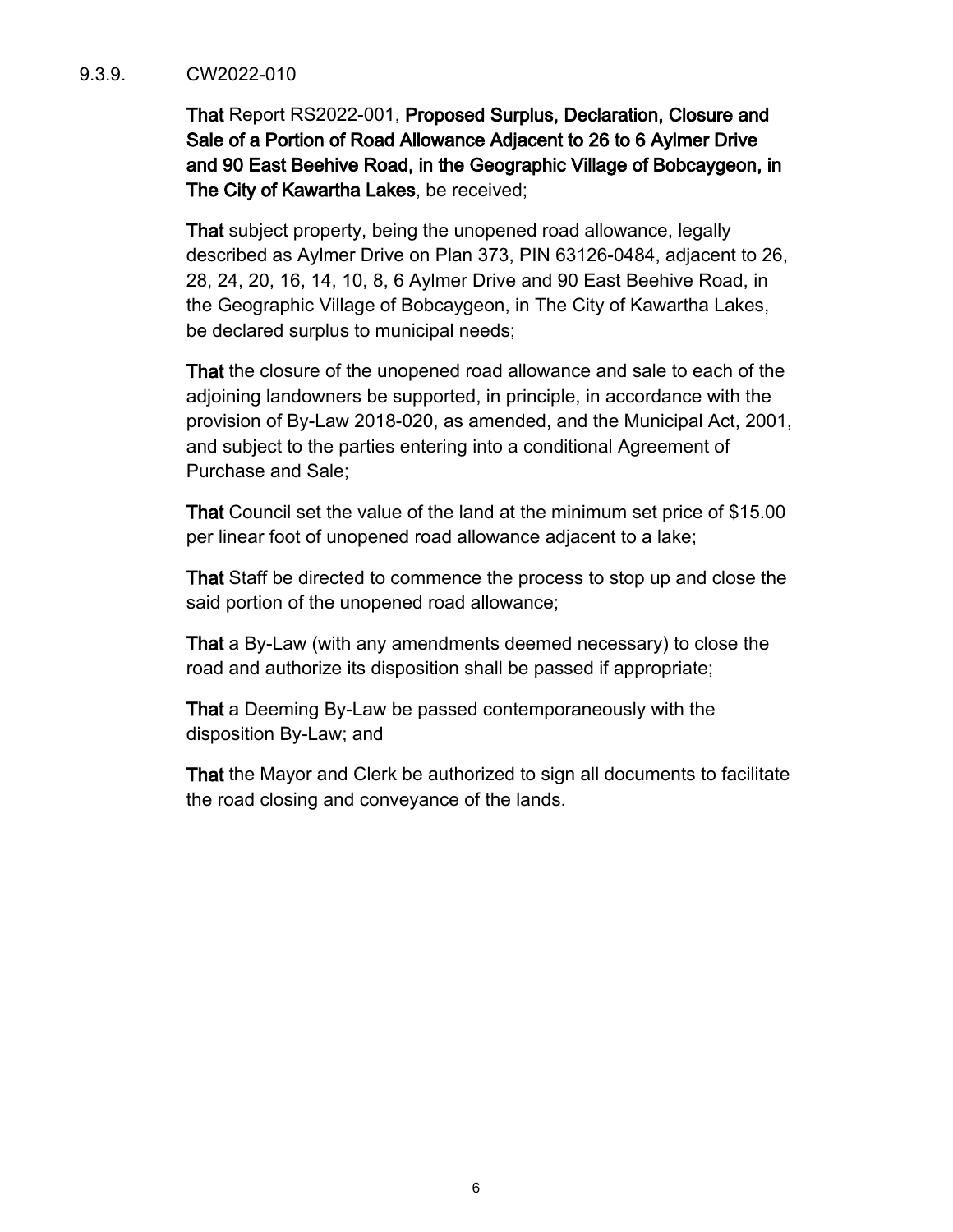#### 9.3.10. CW2022-011

That Report RS2022-002, Proposed Surplus, Declaration, Closure and Sale of a Portion of Shoreline Road Allowance adjacent to 309 ½ Avery Point Road, in the Geographic Township of Carden, in The City of Kawartha Lakes, be received;

That the subject property, being a portion of shoreline road allowance adjacent to 309 ½ Avery Point Road, in the Geographic Township of Carden, in The City of Kawartha Lakes, and legally described as Lots 38- 39 on Plan 136, in the Geographic Township of Carden, in The City of Kawartha Lakes;

That the closure of the portion of shoreline road allowance to the adjoining landowner be supported, in principle, in accordance with the provisions of By-Law 2018-020, as amended, and the Municipal Act, 2001, and subject to the parties entering into a conditional Agreement of Purchase and Sale;

That Council set the value of land at the higher of the appraised value of the minimum set price of \$23.00 per linear foot of shoreline road allowance adjacent to a lake;

That Staff be directed to commence the process to stop up and close the said portion of shoreline road allowance;

That a By-Law (with any amendments deemed necessary) to close the road and authorize its disposition shall be passed if appropriate;

That a Deeming By-Law (with any amendments deemed necessary) shall be passed if appropriate; and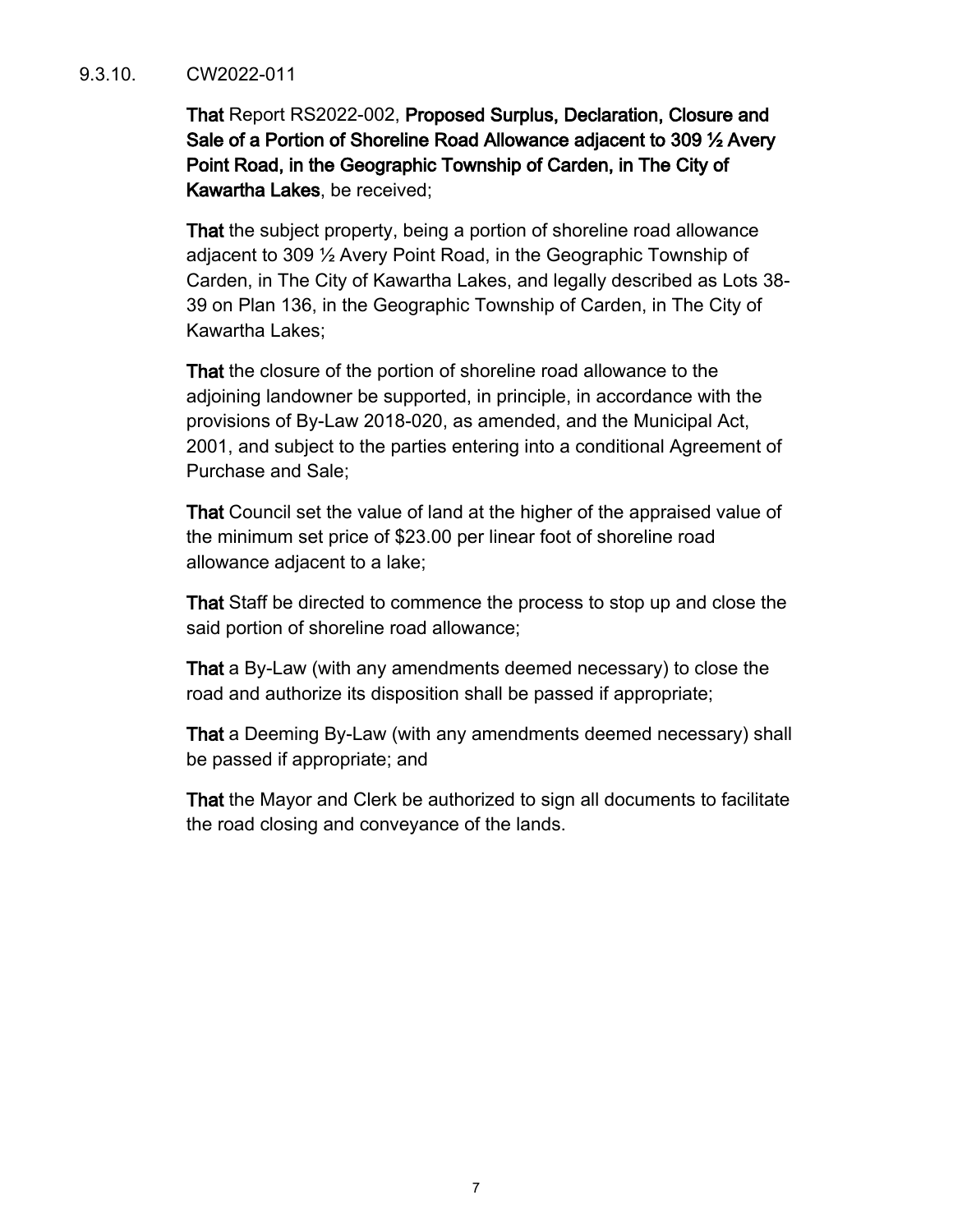# 9.3.11. CW2022-012

That Report RS2022-003, Proposed Surplus, Declaration, Closure and Sale of a Portion of Shoreline Road Allowance adjacent to 203 Avery Point Road, in the Geographic Township Carden, in The City of Kawartha Lakes, be received;

That the subject property, being a portion of shoreline road allowance adjacent to 203 Avery Point Road, in the Geographic Township of Carden, in The City of Kawartha Lakes and legally described as Lot 93 on Plan 150; Part of Lot 92 on Plan 150 as in VT95608, in the Geographic Township of Carden, in The City of Kawartha Lakes, be declared surplus to municipal needs;

That the closure of the portion of shoreline road allowance to the adjoining landowner be supported, in principle, in accordance with the provisions of By-Law 2018-020, as amended, and the Municipal Act, 2001, and subject to the parties entering into a conditional Agreement of Purchase and Sale;

That Council set the value of land at the higher of the appraised value and of the minimum set price of \$23.00 per linear foot of shoreline road allowance adjacent to a lake;

That Staff be directed to commence the process to stop up and close the said portion of shoreline road allowance;

That a By-Law (with any amendments deemed necessary) to close the road and authorize its disposition shall be passed if appropriate;

That a Deeming By-Law (with any amendments deemed necessary) to close the road and authorize its disposition shall be passed if appropriate; and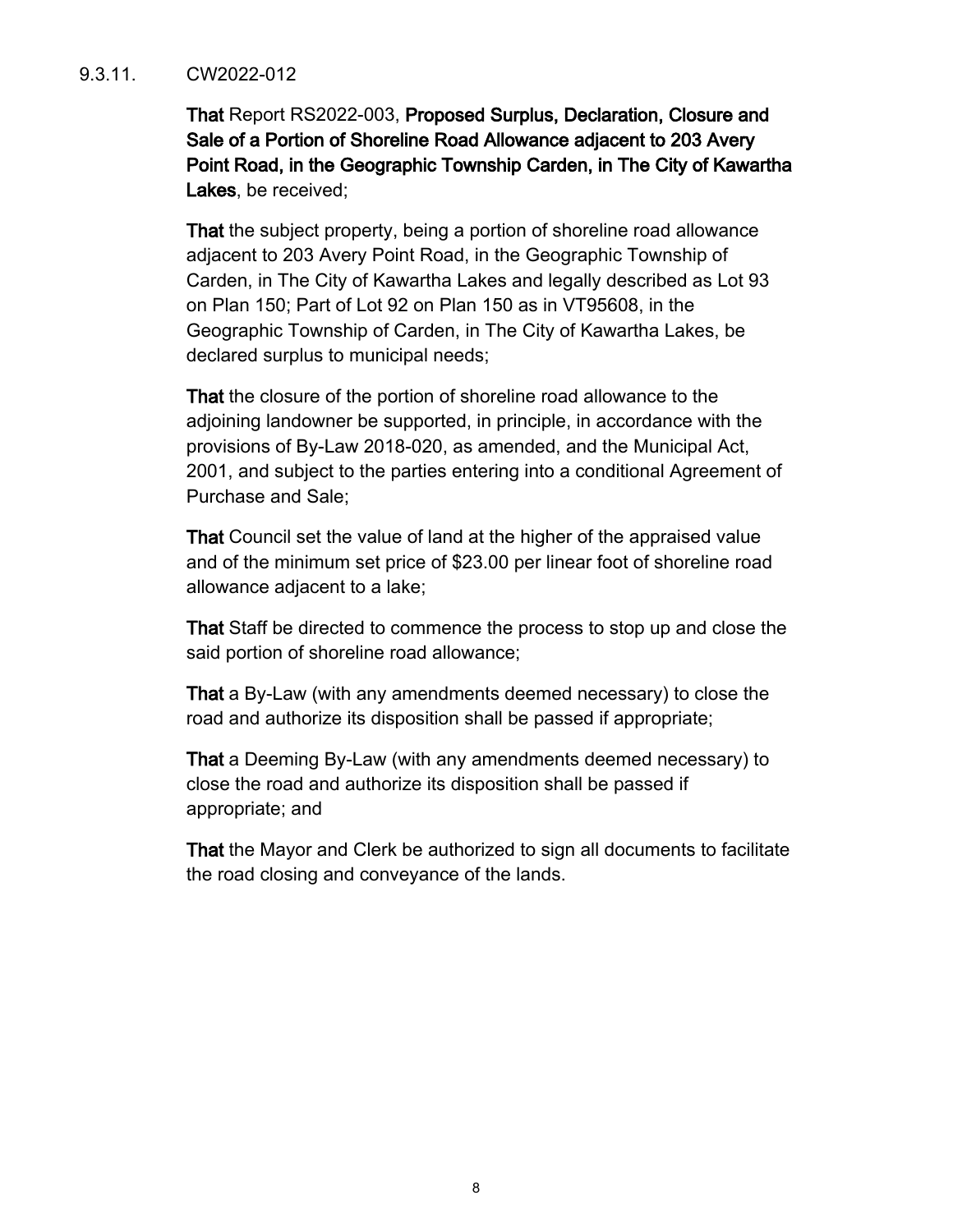#### 9.3.12. CW2022-013

That Report RS2022-004, Proposed Surplus, Declaration, Closure and Sale of Portion of Road Allowance adjacent to 89, 90, 95 Fell's Point Road, be received;

That subject property, being a portion of opened road allowance, legally described as as Part of Lots 31 and 32, Concession 11, in the Village of Fenelon, Part 2 on 57R-3525 being Fell's Point Road, in The City of Kawartha Lakes, adjacent to 89, 90, 95 Fell's Point Road, be declared surplus to municipal needs;

That the closure of the road allowance and sale to the adjoining landowner be supported, in principle, in accordance with the provision of By-Law 2018-020, as amended, and the Municipal Act, 2001, and subject to the parties entering into a conditional Agreement of Purchase and Sale;

That Council set the value of the land at the higher of the appraised value or the minimum set price of \$15.00 per linear foot of road allowance;

That Staff be directed to commence the process to stop up and close the said portion of the opened road allowance;

That a By-Law (with any amendments deemed necessary) to close a portion of the opened road and authorize its disposition shall be passed if appropriate;

That a Deeming By-Law be passed contemporaneously with the disposition By-Law; and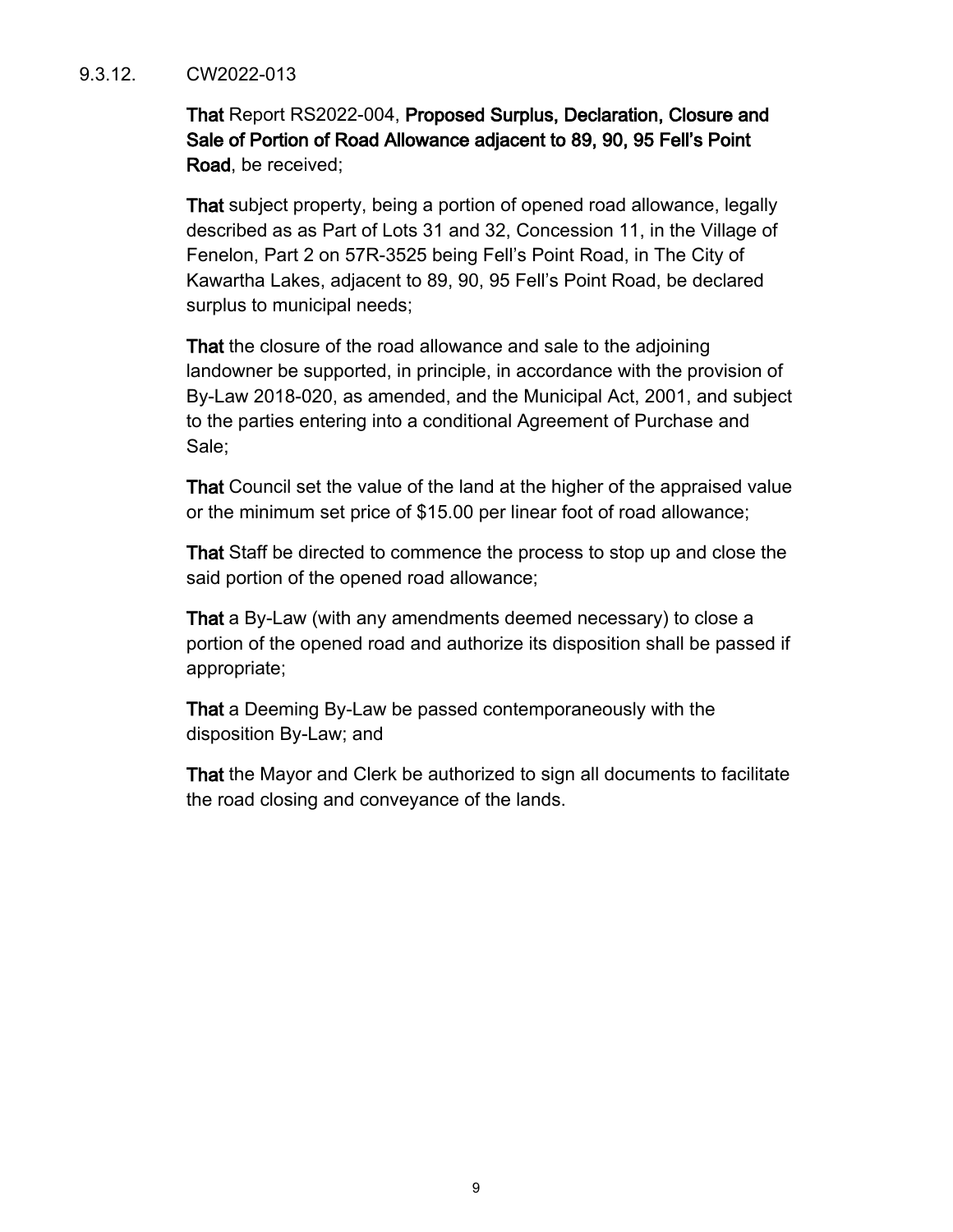#### 9.3.13. CW2022-014

That Report RS2022-006, Proposed Surplus, Declaration, Closure and Sale of a Portion of Shoreline Road Allowance adjacent to 243 Avery Point Road, in the Geographic Township of Carden, in The City of Kawartha Lakes, be received;

That the subject property, being a portion of shoreline road allowance, adjacent to 243 Avery Point Road, in the Geographic Township of Carden, in The City of Kawartha Lakes, and legally described as Lot 72 on Plan 150, in the Geographic Township of Carden, in The City of Kawartha Lakes, be declared surplus to municipal needs;

That the closure of the portion of shoreline road allowance to the adjoining landowner be supported, in principle, in accordance with the provisions of By-Law 2018-020, as amended, and the Municipal Act, 2001, and subject to the parties entering into a conditional Agreement of Purchase and Sale;

That Council set the value of land at the higher of the appraised value or the minimum set price of \$23.00 per linear foot of shoreline road allowance adjacent to a lake;

That Staff be directed to commence the process to stop up and close the said portion of shoreline road allowance;

That a By-Law (with any amendments deemed necessary) to close the road and authorize its disposition shall be passed if appropriate;

That a Deeming By-Law (with any amendments deemed necessary) be passed contemporaneously with the disposition By-Law, if appropriate;

That the Mayor and Clerk be authorized to sign all documents to facilitate the road closing and conveyance of the lands; and

That these recommendations be brought forward to Council for consideration at the next Regular Council Meeting.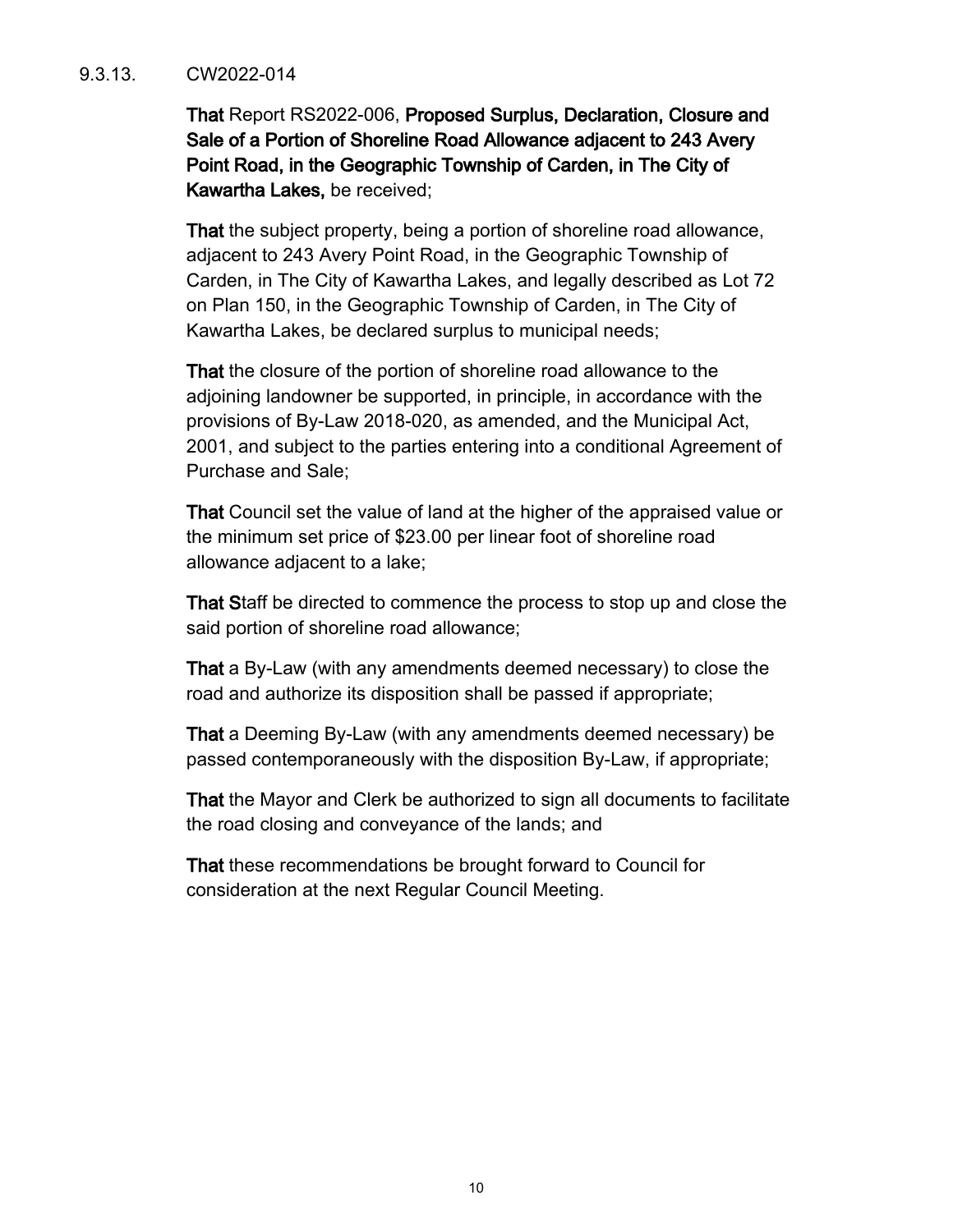# 9.3.14. CW2022-015

That Report RS2022-007, Proposed Surplus Declaration, Closure, and Sale of a Portion of Shoreline Road Allowance adjacent to 307 Avery Point Road, be received;

That the subject property, being a portion of shoreline road allowance adjacent to 307 Avery Point Road, Sebright and legally described as Lot 41 on Plan 150, in the Geographic Township of Carden, City of Kawartha Lakes, be declared surplus to municipal needs;

That the closure of the portion of shoreline road allowance to the adjoining landowner be supported, in principle, in accordance with the provisions of By-Law 2018-020, as amended, and the Municipal Act, 2001, and subject to the parties entering into a conditional Agreement of Purchase and Sale;

That Council set the value of the land at the higher of the appraised value or the minimum set price of \$23.00 per linear foot of shoreline road allowance adjacent to a lake;

That Staff be directed to commence the process to stop up and close the said portion of shoreline road allowance;

That a By-Law (with any amendments deemed necessary) to close the road and authorize its disposition shall be passed, if appropriate;

That a Deeming By-Law be passed contemporaneously with the disposition By-Law, if appropriate; and

That the Mayor and Clerk be authorized to sign all documents to facilitate the road closing and conveyance of the lands.

# 9.3.15. CW2022-016

That Report RS2022-008, Request for Removal of "Subject to the Interest of the Municipality" Notation from Property Description – Bertram Street and Ernest Street, be received;

That the subject property, Part of Bertram Street on Plan 44, being Part 8 on Plan 57R-10487 (PIN: 63210-0214 (LT)) and Ernest Street on Plan 44 South of Part 5 on Plan 57R-6784 (PIN: 63210-0194 (R)), in the Geographic Township of Ops, City of Kawartha Lakes be declared surplus to municipal needs;

That Council support the closure of the road allowances and release the City's interest in the balance of the property legally described as Part Lot 22, Concession 7, Lots 49-51, Part Lots 52, Part Lots 61-63, Lots 64-67,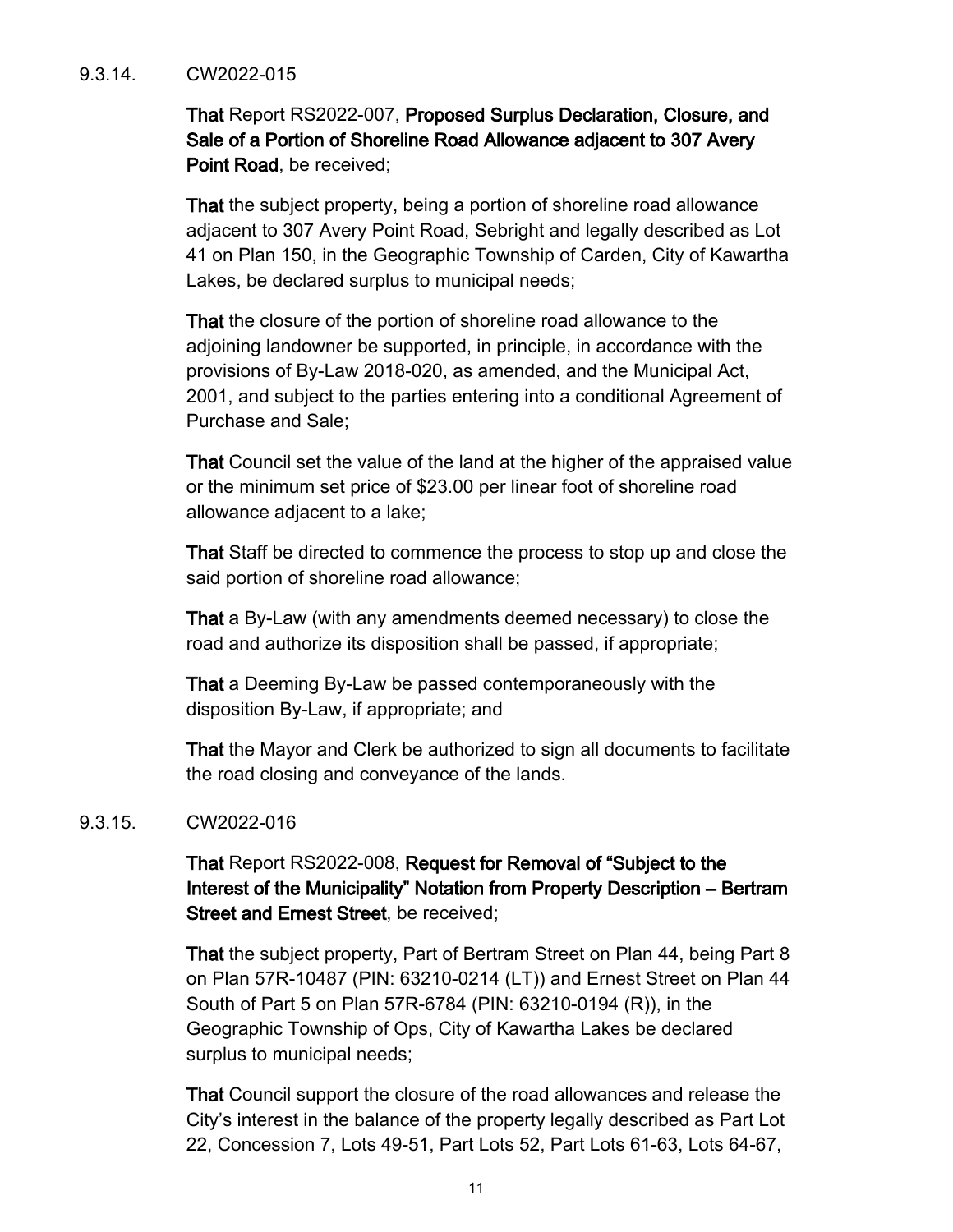Part Lot 48, Part of Bertram Street on Plan 44, being Parts 1 to 8 on Plan 57R-10487; Subject to the Interest of the Municipality over Bertram Street on Plan 44, being Part 8 on Plan 57R-10487; Subject to an Easement in Gross over Part Lot 22, Concession 7, being Part 2 on Plan 57R-10487 as in R295268; Subject to an Easement in Gross over Part Lot 22, Concession 7, being Parts 4 and 5 on Plan 57R-10487 as in R295271; Subject to an Easement in Gross over Part Lot 22, Concession 7, being Parts 5 and 6 on Plan 57R-10487 as in R279520 (PIN: 63210- 0214 (LT)) and Ernest Street on Plan 44 South of Part 5 on Plan 57R-6784 (PIN: 63210-0194 (R)), in the Geographic Township of Ops, City of Kawartha Lakes, in accordance with the provisions of By-law 2018-020, as amended, and the Municipal Act, 2001;

That the By-Law attached as Appendix G to close the road and release the City's interest in the property legally described as Part Lot 22, Concession 7, Lots 49-51, Part Lots 52, Part Lots 61-63, Lots 64-67, Part Lot 48, Part of Bertram Street on Plan 44, being Parts 1 to 8 on Plan 57R-10487; Subject to the Interest of the Municipality over Bertram Street on Plan 44, being Part 8 on Plan 57R-10487; Subject to an Easement in Gross over Part Lot 22, Concession 7, being Part 2 on Plan 57R-10487 as in R295268; Subject to an Easement in Gross over Part Lot 22, Concession 7, being Parts 4 and 5 on Plan 57R-10487 as in R295271; Subject to an Easement in Gross over Part Lot 22, Concession 7, being Parts 5 and 6 on Plan 57R-10487 as in R279520 (PIN: 63210- 0214 (LT)) and Ernest Street on Plan 44 South of Part 5 on Plan 57R-6784 (PIN: 63210-0194 (R)), in the Geographic Township of Ops, City of Kawartha Lakes shall be passed; and

That the Mayor and Clerk be authorized to execute any documents to facilitate the road closing and releasing the City's interest in the property legally described as Part Lot 22, Concession 7, Lots 49-51, Part Lots 52, Part Lots 61-63, Lots 64-67, Part Lot 48, Part of Bertram Street on Plan 44, being Parts 1 to 8 on Plan 57R-10487; Subject to the Interest of the Municipality over Bertram Street on Plan 44, being Part 8 on Plan 57R-10487; Subject to an Easement in Gross over Part Lot 22, Concession 7, being Part 2 on Plan 57R-10487 as in R295268; Subject to an Easement in Gross over Part Lot 22, Concession 7, being Parts 4 and 5 on Plan 57R-10487 as in R295271; Subject to an Easement in Gross over Part Lot 22, Concession 7, being Parts 5 and 6 on Plan 57R-10487 as in R279520 (PIN: 63210-0214 (LT)) and Ernest Street on Plan 44 South of Part 5 on Plan 57R-6784 (PIN: 63210-0194 (R)), in the Geographic Township of Ops, City of Kawartha Lakes.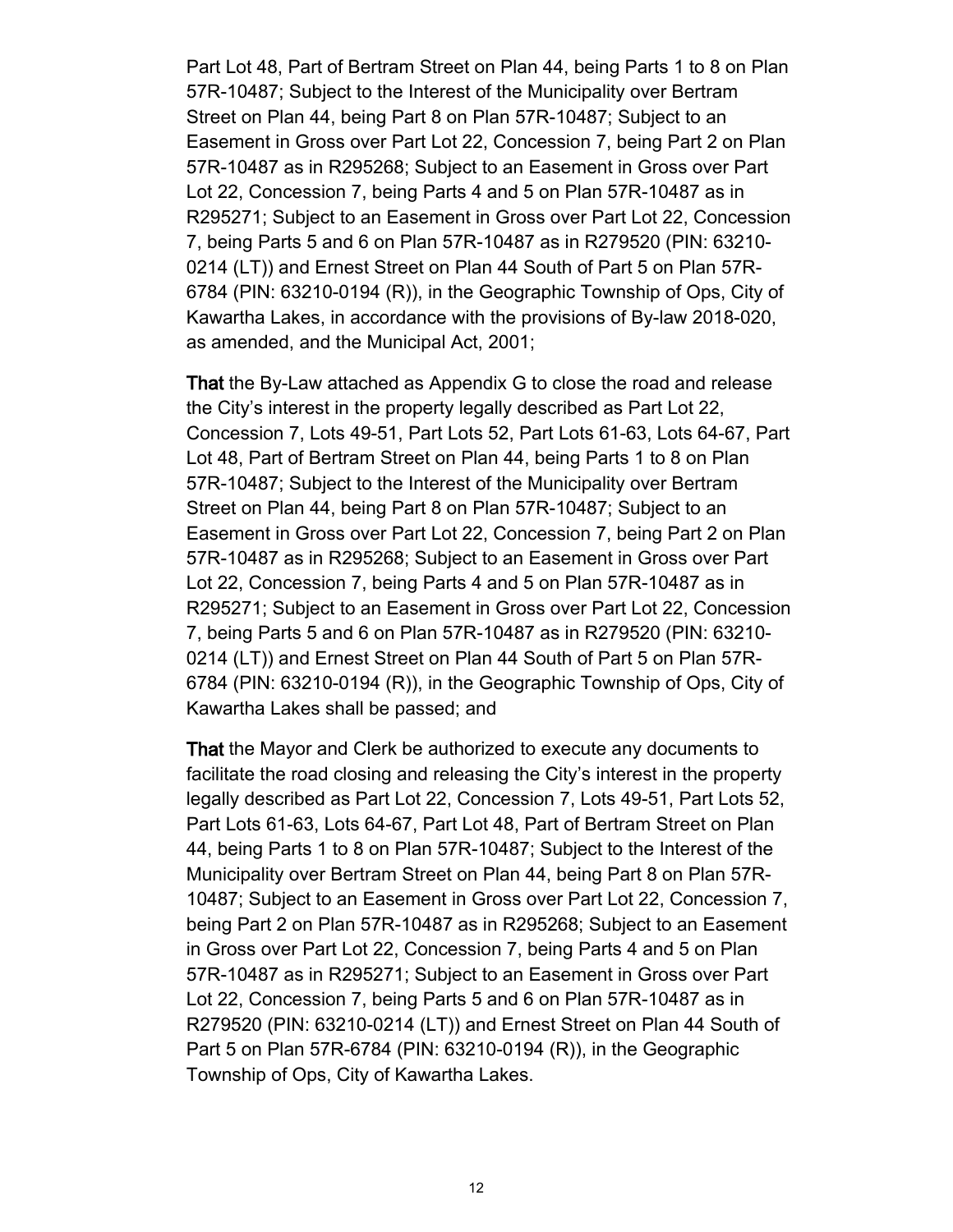#### 9.3.16. CW2022-017

That Report ED2022-001, Amendment of the Heritage Delegated Authority By-Law, be received;

That By-Law 2019-154 be amended as outlined in Appendix A of this report; and

That the necessary amending By-Law be brought forward to Council for adoption.

9.3.17. CW2022-018

That Report ED2022-004, Feral Pigs in Kawartha Lakes, be received;

That Staff initiate public education on the environmental damage and risks of allowing an invasive feral pig population to be established in Kawartha Lakes and the need for public reporting of all sightings;

That sightings of feral pigs reported in the provincial database from within Kawartha Lakes be actively monitored by Staff; and

That Staff develop and report back to Council, in Q2 2022, a recommended program to deal with feral pigs in Kawartha Lakes.

# 9.3.18. CW2022-019

That Report SOC2022-001, Social Services 2021 Service Plan, be received; and

That the 2021 Social Services Plan, Appendix A to Report SOC2022- 001, be endorsed.

#### 9.3.19. CW2022-020

That the Memorandum from Councillor Veale, regarding the Water Service Capacity for the Village of Woodville, be received;

That Staff report back to Council by Q2, 2022, with an update on water service capacity of the existing system in the Village of Woodville; and

That the report include, but not be limited to, existing capacity availability for future development, and the feasibility of service expansion (including existing test well capabilities and use).

9.4. Items Extracted from Committee of the Whole Minutes

# 10. Planning Advisory Committee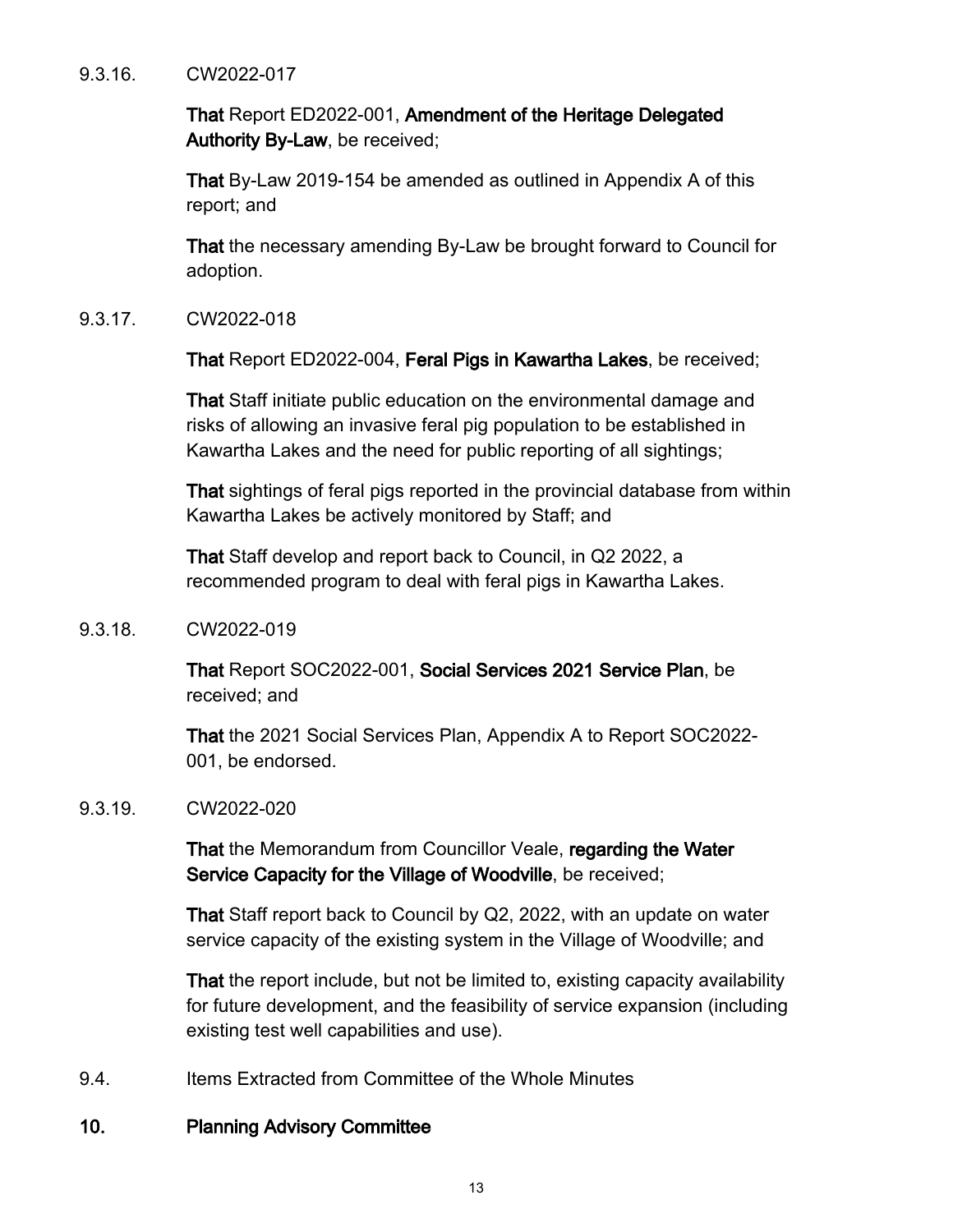- 10.1. Correspondence Regarding Planning Advisory Committee Recommendations
- 10.2. Planning Advisory Committee Minutes **83 88**

That the Minutes of the January 12, 2022 Planning Advisory Committee Meeting be received and the recommendations, included in Section 10.3 of the Agenda, be adopted.

- 10.3. Business Arising from Planning Advisory Committee Minutes
- 10.3.1. PAC2022-002

That Report PLAN2022-003, Amend the Manvers Zoning By-law 87-06 at 702 Golf Course Road – Maltheb Farms 2000 Ltd., be received;

That a Zoning By-Law, respecting application D06-2021-028, substantially in the form attached as Appendix D to Report PLAN 2022- 003 be approved for adoption by Council; and

That the Mayor and Clerk be authorized to execute any documents and agreements required by the approval of this application.

10.3.2. PAC2022-003

That Report PLAN2022-004, respecting Part of Lots 18 to 20, Concession 11, Geographic Township of Ops, identified as 1082 Lilac Road, Landis Martin, Alice Martin, Willard Martin and Doreen Martin – Applications D01-2021-005 and D06-2021-030, be received; and

That the applications respecting the proposed Official Plan Amendment and Zoning By-law Amendment be referred back to staff until such time as all comments have been received from all circulated agencies and City Departments, and for further review and processing.

10.4. Items Extracted from Planning Advisory Committee Minutes

# 11. Consent Matters

That all of the proposed resolutions shown in Section 11.1 of the Agenda be approved and adopted by Council in the order that they appear on the agenda and sequentially numbered.

11.1. Reports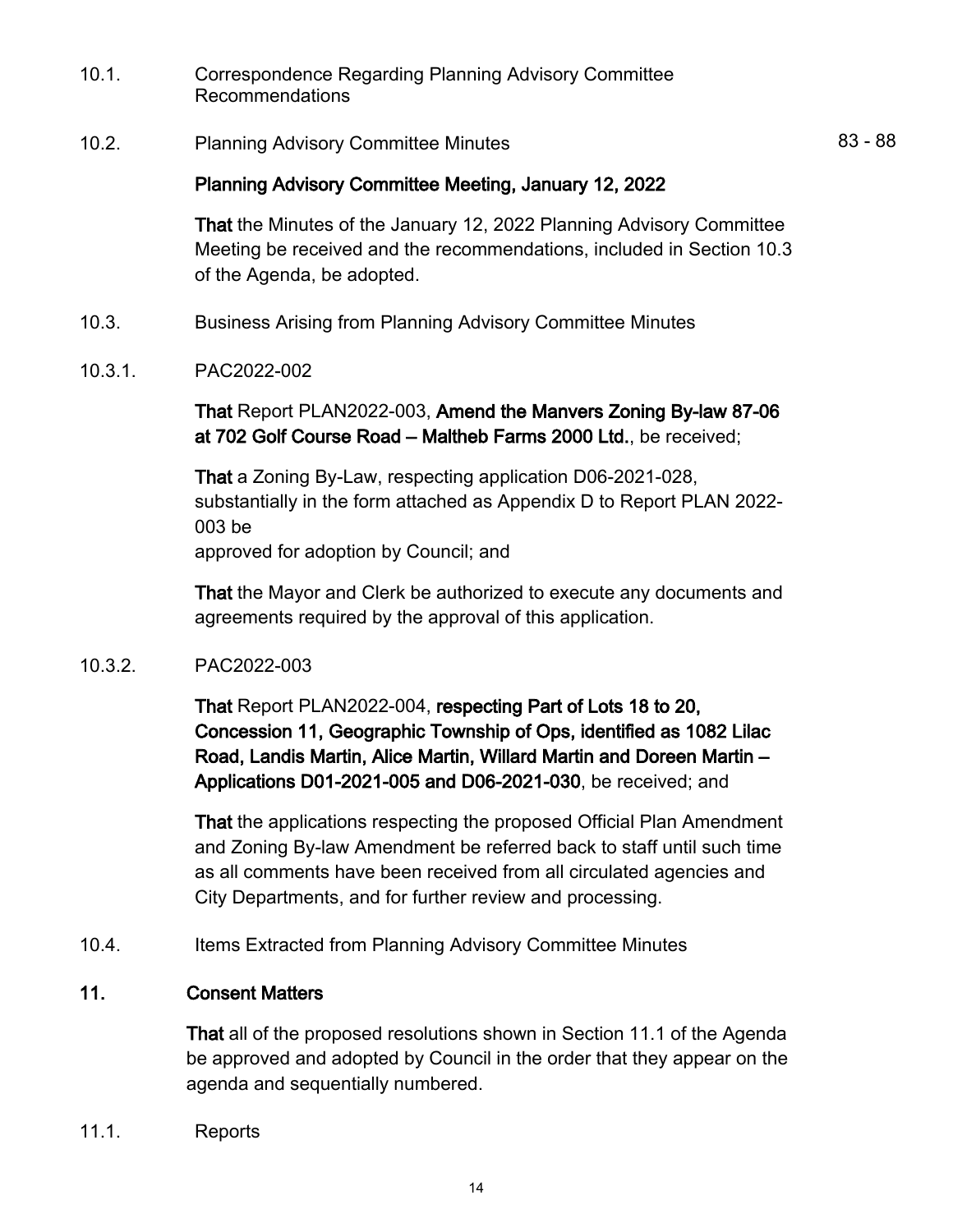# Land Sale Strategy

Sharri Dyer, Manager of Realty Services

That Report RS2022-010, Land Sale Strategy, be received.

# 11.1.2. RS2022-011 **121 - 173**

# Proposed Update to the Lease Agreement between the City of Kawartha Lakes and Horizon Aircraft, Inc.

Christine Oliver, Law Clerk - Realty Services

That Report RS2022-011, Proposed Update to the Lease Agreement between The City of Kawartha Lakes and Horizon Aircraft, Inc., be received;

That the By-Law attached as Appendix F, being a By-Law to Repeal and Replace By-Law 2021-142, a By-Law to Authorize the Execution of a Lease Agreement between Horizon Aircraft Inc. and The City of Kawartha Lakes for a Commercial Building at the Municipal Airport, 3187 Highway 35, Lindsay, in the City of Kawartha Lakes, be approved; and

That the Mayor and Clerk be authorized to execute the proposed Lease Agreement (attached as Appendix E) between The Corporation of the City of Kawartha Lakes and Horizon Aircraft, Inc. for the purpose of leasing a commercial building for a five (5) year term at the Municipal Airport, 3187 Highway 35, Lindsay, for an aircraft engineering and design business.

# 11.1.3. CORP2022-001 200 200 200 200 200 200 201 214 - 213

2022 Ontario Community Infrastructure Fund Allocation Jennifer Stover, Director of Corporate Services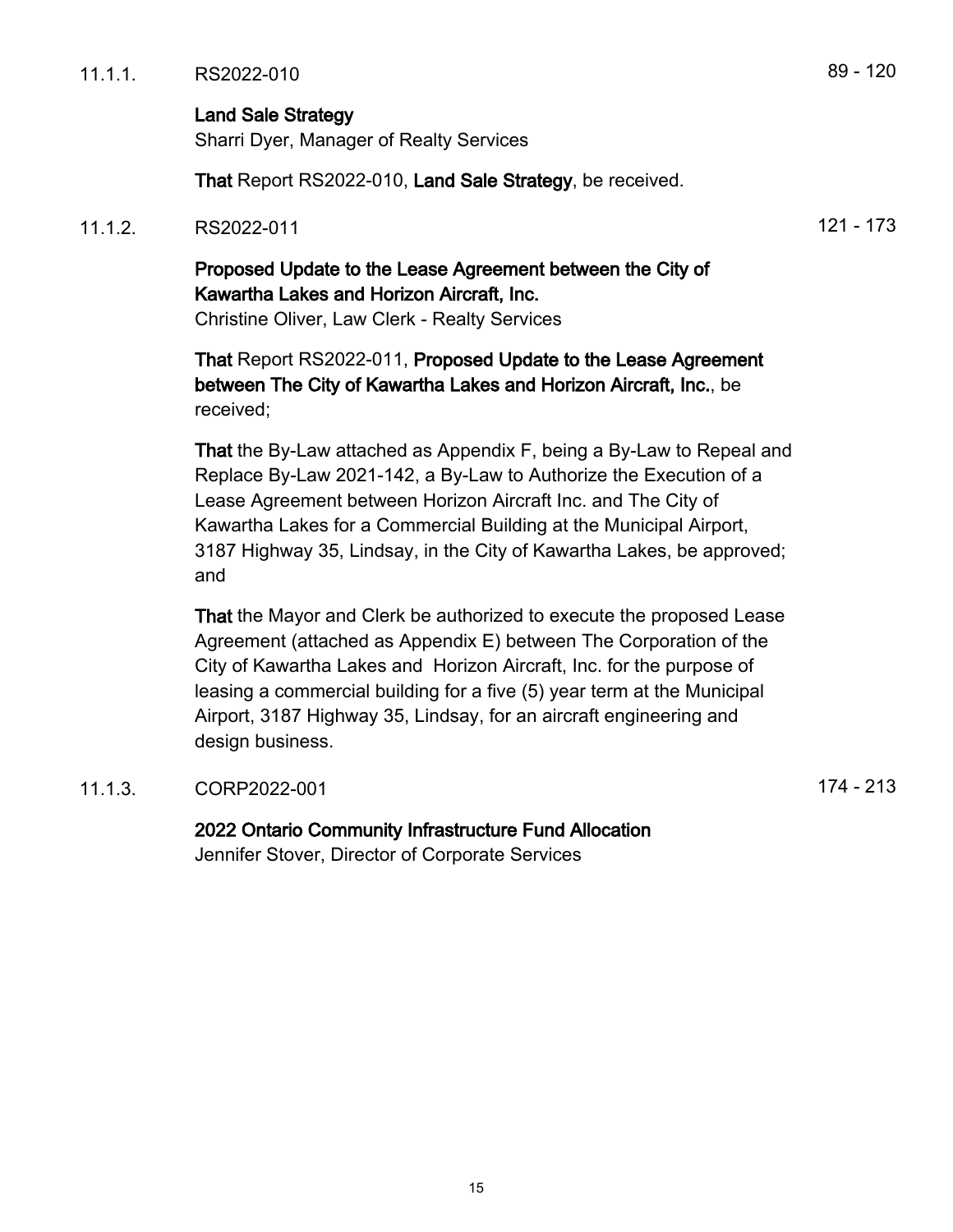That Report CORP2022-001, 2022 Ontario Community Infrastructure Fund Allocation, be received;

That the 2022 Capital budget be amended to include a multi year project titled "Low Volume Gravel Roads" in the amount of \$6,800,000;

That additional \$2,519,746 of Ontario Community Infrastructure Funding received in 2022 be allocated to the Low Volume Gravel Roads capital budget for 2022; and

That the balance of the project be funded equally over four years (2023- 2026) from the annual Ontario Community Infrastructure Funding allocation.

# 11.1.4. PUR2022-001 214 - 217

# Supply and Delivery of Several Single and Tandem Axle Plow Trucks (Multi-Year Contract)

Marielle van Engelen, Buyer

That Report PUR2022-001, Request for Quotation Supply and Delivery of Several Single an Tandem Axle Plow Trucks (Multi-Year Contract), be received;

That Winslow-Gerolamy Motors Limited be awarded Quotation 2021-41- CQ Supply and Delivery of Several Single and Tandem Axle Plow Trucks (Multi-Year Contract);

That Council authorize the option to renew the contract after the initial term, for three (3) additional one (1) year periods, based upon annual budget approval, mutual agreement of the pricing and successful completion of the initial term and each term thereafter;

That subject to receipt of the required documents, that the Mayor and Clerk be authorized to execute the agreement; and

That the Procurement Division be authorized to issue a purchase order.

# 11.1.5. PUR2022-002 218 - 220

# 2022-04-SS Single Source for Software Enhancements for Transit **Scheduling**

Ashley Wykes, Buyer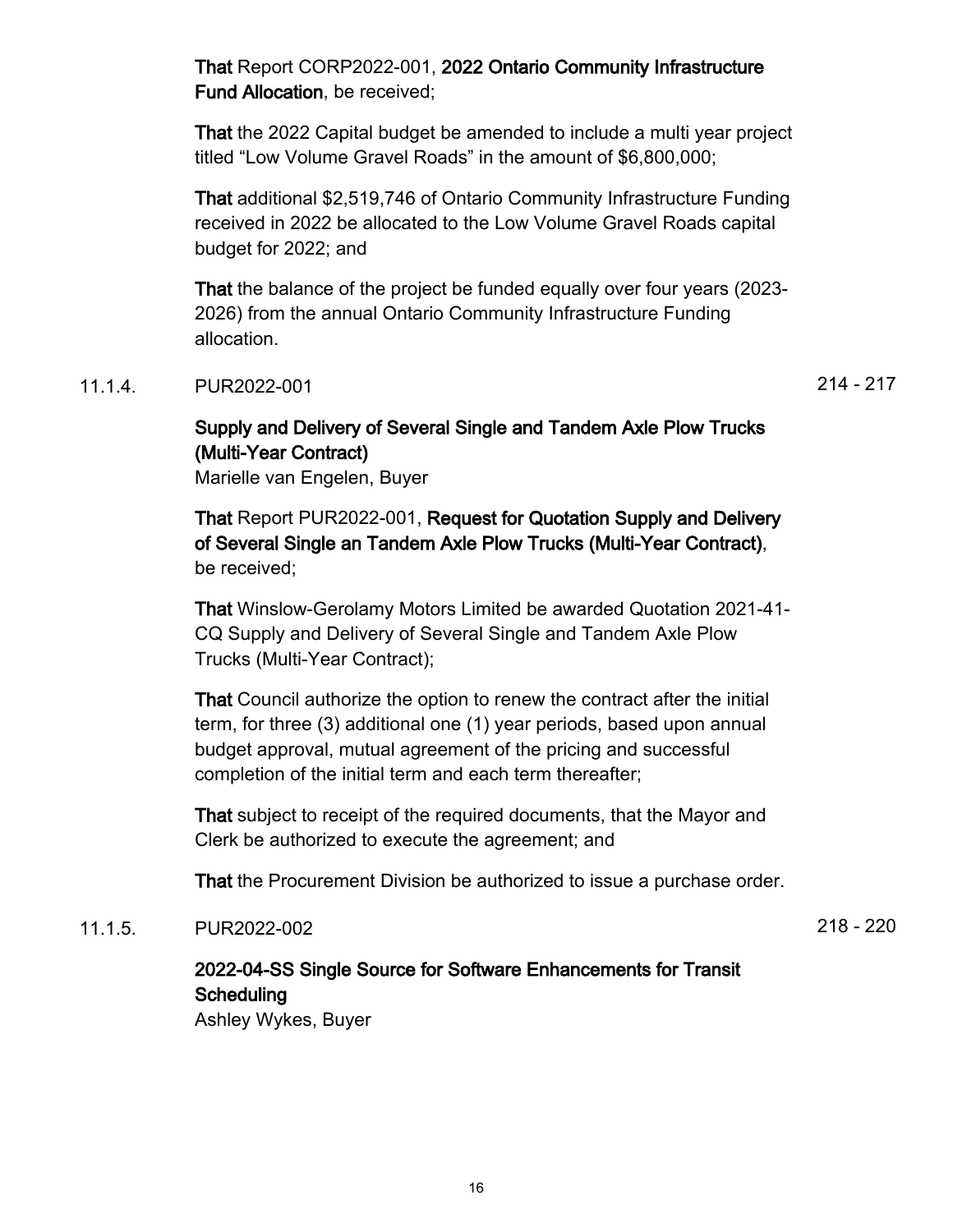That Report PUR2022-002, 2022-04-SS Single Source for Software Enhancements for Transit Scheduling, be received;

That Tripspark/Trapeze be awarded the single source purchase of Scheduling Enhancements to Existing Transit Software in an amount of \$137,844.00 not including HST;

That subject to receipt of the required documents, the Mayor and Clerk be authorized to execute the agreements to award the contract; and

That the Procurement Division be authorized to issue a purchase order.

11.1.6. PLAN2022-002 221 - 229

# By-Law to Deem Lots 15, 16, 31 and 32, Plan 169 (10 Lakeview Park Road, Fenelon)

Kent Stainton, Planner II

That Report PLAN2022-002, By-Law to Deem Lots 15, 16, 31 & 32 on Plan 169, be received;

That a Deeming By-Law respecting Lots 15, 16, 31 & 32 on Plan 169, substantially in the form attached as Appendix D to Report PLAN2022- 002, be approved and adopted by Council; and

That the Mayor and Clerk be authorized to execute any documents required by the approval of this application.

11.1.7. HH2022-001 230 - 236

# Affordable Housing Target Program Recommendations

Michelle Corley, Human Services Manager, Housing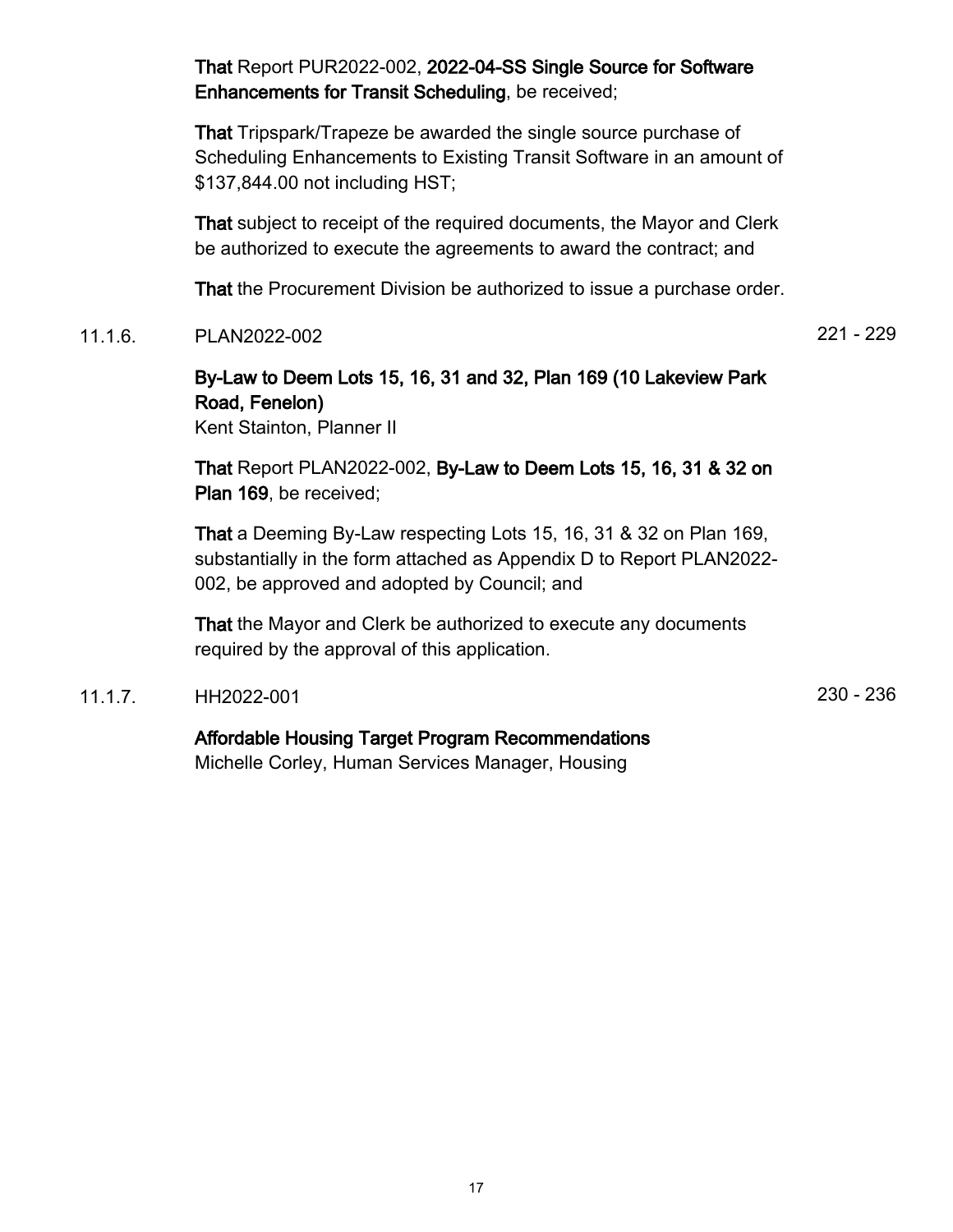# That Report HH2022-001, Affordable Housing Target Program Recommendations, be received;

That subject to the necessary By-Law and Municipal Housing Facilities Agreement being forwarded to Council for approval, and the successful completion of such planning and development processes as may be required, the recommended application received through Intake CKL2021-003 of the Affordable Housing Target Program, providing a total of four affordable ownership housing units in the City of Kawartha Lakes, as described in Report HH2022-001, be supported;

That the municipal incentives identified in Table 1 of Report HH2022- 001 be approved;

That the donation of the City-owned properties legally described as Lots 66, 67, 68 and 69 on Registered Plan 365, in the Geographic Township of Emily, City of Kawartha Lakes be supported, in principle, in accordance with the provisions of By-Law 2018-020, as amended, and the Municipal Act, 2001, and subject to the parties entering into a conditional Agreement of Purchase and Sale;

That notwithstanding Section 3.03 of By-Law 2018-020, as amended, the subject properties be conveyed for nominal consideration, as the purchaser is intending to use the properties for the purpose of developing affordable housing and will not acquire a financial advantage as a result of the conveyance;

That notwithstanding section 3.08 of By-Law 2018-020, as amended, the requirement to advertise the proposed disposition within 18 months of the passing of the disposition by-law be waived;

That a By-Law (with any amendments deemed necessary) to authorize the disposition of the subject properties shall be passed if appropriate;

That the Mayor and Clerk be authorized to sign all documents to facilitate the conveyance of the lands; and

That the waiver of Development Charges in the amount of \$35,140 be recovered through financing from the uncommitted portion of the General Contingency Reserve (1.32090).

- 11.2. Items Extracted from Consent
- 12. Petitions

# 13. Other or New Business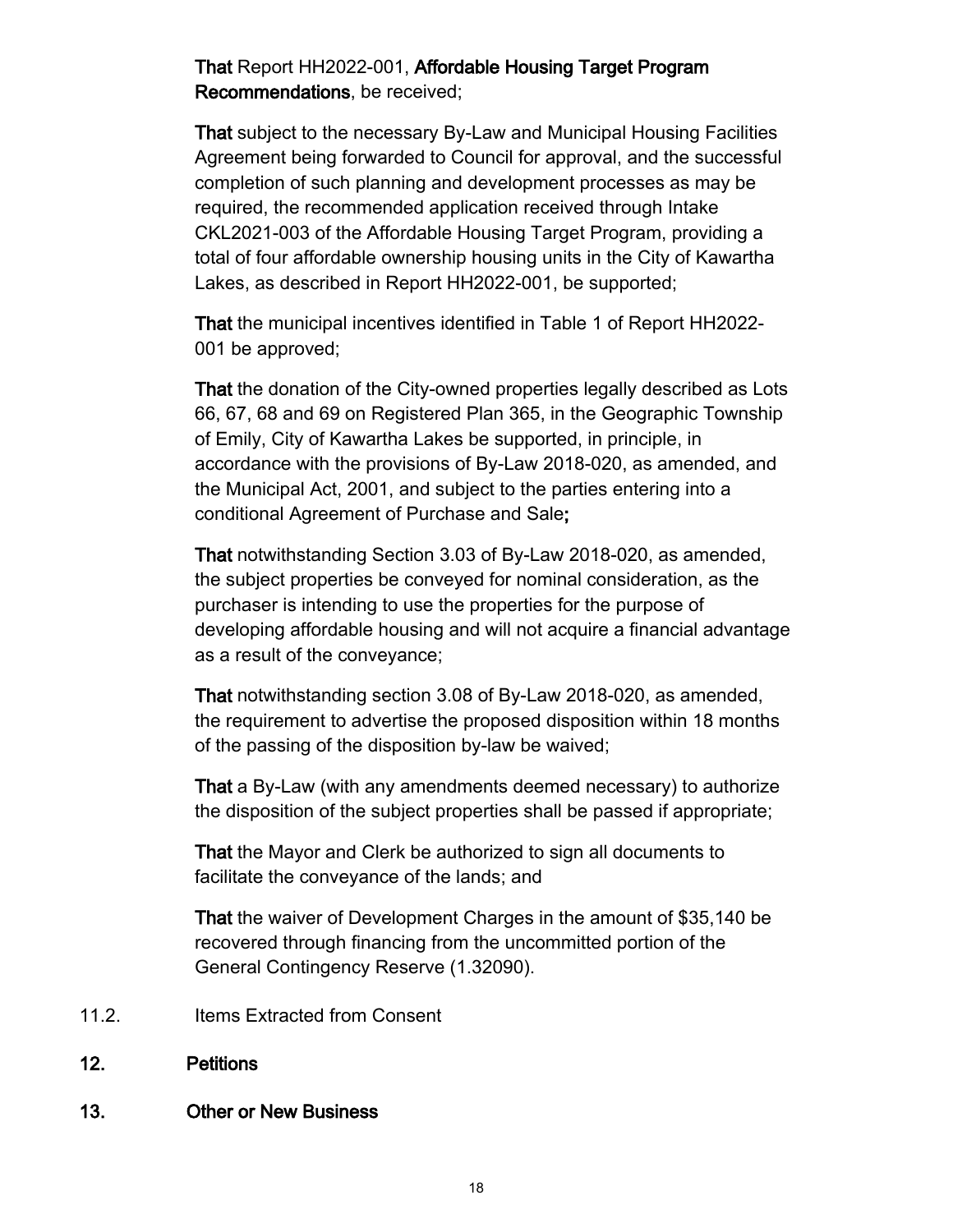#### 14. By-Laws

That the By-Laws shown in Section 14.1 of the Agenda, namely: Items 14.1.1 to and including 14.1.11 be read a first, second and third time, passed, numbered, signed and the corporate seal attached.

- 14.1. By-Laws by Consent
- 14.1.1. CC2022-01.14.1.1 237 239

By-Law to Stop Up and Close that Portion of the Road Allowance Set Out as Part of Bertram Street on Plan 44, being Part 8 on Plan 57R-10487 (Part of PIN: 63210-0214 (LT)) and Ernest Street on Plan 44 South of Part 5 on Plan 57R-6784 (All of PIN: 63210-0194 (R)), in the Geographic Township of Ops, City of Kawartha Lakes in the City of Kawartha Lakes

14.1.2. CC2022-01.14.1.2 240 - 241

By-Law to Authorize the Acquisition of Part of Forest Street on Plan 100 AKA Forrest Street Closed By VFF727; Part of Lot 86 on Plan 25 being Parts 1-5 on Plan 57R-624; Subject to an Easement in Gross over Part of Lot 86 on Plan 25 being Part 1 on Plan 57R-10051 as in KL61489, in the Geographic Village of Fenelon Falls, City of Kawartha Lakes, designated as Parts 21, 22, and 23 on Plan 57R-10823 (125 Lindsay Street, Fenelon Falls)

14.1.3. CC2022-01.14.1.3 242 - 244

By-Law to Amend By-Law 2019-154, being a By-Law to Delegate Authority for the Alteration of Heritage Property in the City of Kawartha Lakes

14.1.4. CC2022-01.14.1.4 245 - 249

By-Law to Amend By-Law 2018-177, being a By-Law Repeal and Replace By-Law 1995-26 Being a By-Law to Designate 1201 Salem Road, Little Britain in the City of Kawartha Lakes as being of Cultural Heritage Value and Interest

14.1.5. CC2022-01.14.1.5 250 - 252

By-Law to Authorize the Conveyance of Municipally Owned Property Located on Helen Drive, Omemee and Legally Described as Lots 66, 67, 68, and 69 on Registered Plan 365 in the Geographic Township of Emily, City of Kawartha Lakes, Being PIN: 63259-0492 (LT)

- 
-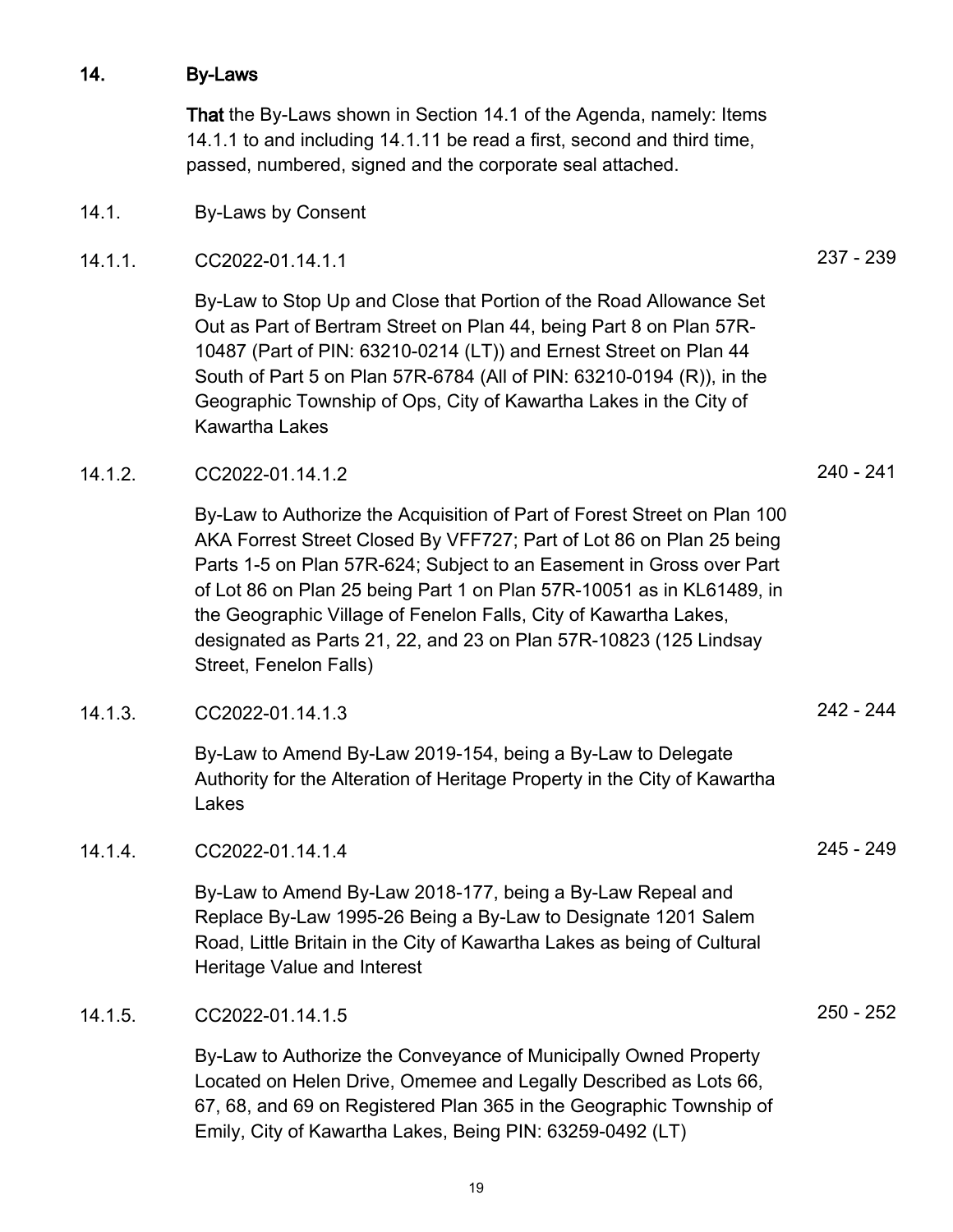| 14.1.6.     | CC2022-01.14.1.6                                                                                                                                                                                                                                                                                                                                                                | $253 - 260$ |
|-------------|---------------------------------------------------------------------------------------------------------------------------------------------------------------------------------------------------------------------------------------------------------------------------------------------------------------------------------------------------------------------------------|-------------|
|             | By-Law to Repeal and Replace By-Law 2005-329, being a By-Law to<br>Regulate the Discharge of Firearms                                                                                                                                                                                                                                                                           |             |
| 14.1.7.     | CC2022-01.14.1.7                                                                                                                                                                                                                                                                                                                                                                | $261 - 263$ |
|             | By-Law to Amend The Township of Manvers Zoning By-Law No. 87-06<br>To Rezone Land within the City of Kawartha Lakes (702 Golf Course<br>Road)                                                                                                                                                                                                                                   |             |
| 14.1.8.     | CC2022-01.14.1.8                                                                                                                                                                                                                                                                                                                                                                | $264 - 266$ |
|             | By-Law to Deem Part of a Plan of Subdivision, Previously Registered for<br>Lands Within Kawartha Lakes, Not To Be A Registered Plan Of<br>Subdivision In Accordance With The Planning Act PIN # 63161-<br>0301(LT) & PIN # 63161-0314(LT), Described as Lots 15,16, 31 & 32,<br>Plan 169, Geographic Township of Fenelon, Now City of Kawartha<br>Lakes (10 Lakeview Park Road) |             |
| 14.1.9.     | CC2022-01.14.1.9                                                                                                                                                                                                                                                                                                                                                                | $267 - 268$ |
|             | By-Law to Repeal Existing By-Laws to Provide for the Administration<br>and Enforcement of the Building Code Act, 1992 within the City of<br><b>Kawartha Lakes</b>                                                                                                                                                                                                               |             |
| 14.1.10.    | CC2022-01.14.1.10                                                                                                                                                                                                                                                                                                                                                               | $269 - 270$ |
|             | By-Law to Repeal By-Law 2009-225, being a By-Law to Establish a<br>Code of Conduct for Members of Council and for Employees                                                                                                                                                                                                                                                     |             |
| $14.1.11$ . | CC2022-01.14.1.11                                                                                                                                                                                                                                                                                                                                                               | 271 - 287   |
|             | By-Law to Repeal and Replace By-Law 2021-142, Being a By-Law to<br>Authorize the Execution of a Lease Agreement between Horizon<br>Aircraft, Inc. and The City of Kawartha Lakes for a Commercial Building<br>at the Municipal Airport, 3187 Highway 35, Lindsay, in the City of<br><b>Kawartha Lakes</b>                                                                       |             |
| 14.2.       | <b>By-Laws Extracted from Consent</b>                                                                                                                                                                                                                                                                                                                                           |             |
| 15.         | <b>Notice of Motion</b>                                                                                                                                                                                                                                                                                                                                                         |             |
| 16.         | <b>Closed Session</b>                                                                                                                                                                                                                                                                                                                                                           |             |
| 16.1.       | Adoption of Closed Session Agenda                                                                                                                                                                                                                                                                                                                                               |             |